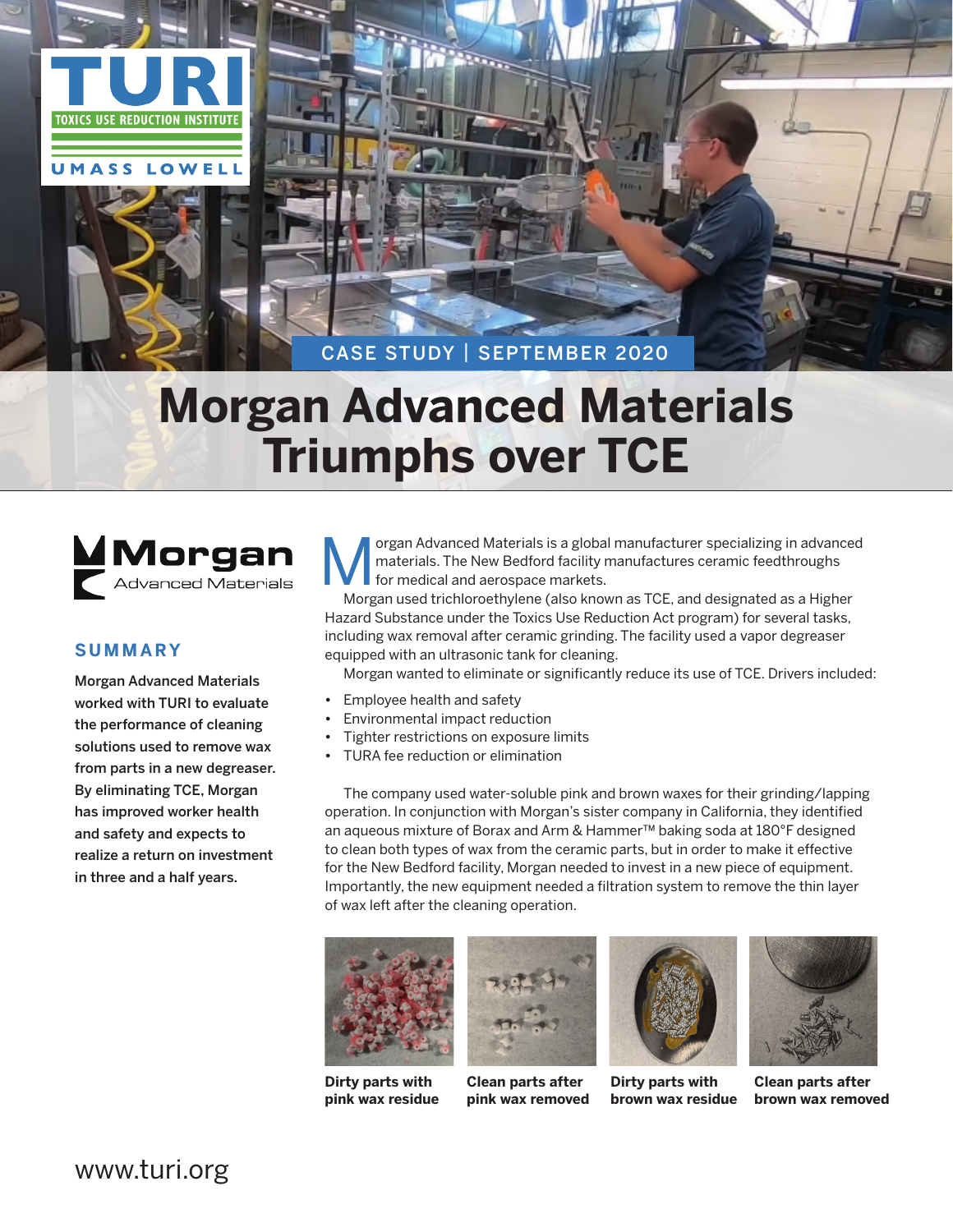|                                   | <b>Original</b><br><b>Solvent</b> | <b>Alternative</b><br><b>Selected by Morgan</b>   | <b>Detergent Concentrates Evaluated by TURI</b> |                                           |                                      |                              |                                      |
|-----------------------------------|-----------------------------------|---------------------------------------------------|-------------------------------------------------|-------------------------------------------|--------------------------------------|------------------------------|--------------------------------------|
| <b>Category</b>                   | <b>TCE</b>                        | <b>Borax (substance of</b><br>concern in mixture) | Gain<br><b>Powder</b>                           | <b>Method 4x</b><br><b>Laundry Liquid</b> | <b>Surf Laundry</b><br><b>Powder</b> | <b>Tide</b><br><b>Powder</b> | <b>Seventh</b><br><b>Gen. Liquid</b> |
| <b>Acute Human Effects</b>        | VH.                               | н                                                 | Η                                               | н                                         | н                                    | н                            | M                                    |
| Chronic Human Effects             | <b>VH</b>                         | <b>VH</b>                                         | M                                               | M                                         | M                                    | M                            | M                                    |
| <b>Ecological Hazards</b>         | <b>VH</b>                         | н                                                 | M                                               | M                                         |                                      | M                            | M                                    |
| Environmental Fate<br>& Transport | <b>VH</b>                         | M                                                 | н                                               | M                                         | н                                    | н                            | M                                    |
| Atmospheric Hazard                | н                                 | L                                                 |                                                 | L                                         | L                                    |                              | L                                    |
| <b>Physical Properties</b>        | <b>VH</b>                         | M                                                 | Ή                                               | M                                         | н                                    | н                            | M                                    |
| Life Cycle Factors                | <b>VH</b>                         | н                                                 |                                                 |                                           |                                      |                              |                                      |

### **P2OASys Evaluation**

**New Equipment**

Morgan received a grant from TURI to offset some of the cost of the new equipment purchase.

■ Low ■ Medium ■ High ■ Very High

The facility worked with a number of suppliers to identify a piece of equipment that would suit their production volume requirements and mesh well with their existing workflow. They chose a Crest Ultrasonics vapor degreaser unit, used as a series of immersion tanks.

#### **EHS Evaluation of Alternative Cleaning Solutions**

Along with the new equipment, Morgan sought a cleaner that would effectively remove both the pink and brown wax. They determined through in-house testing that the mixture of 1% borax (sodium tetraborate) and 1% baking soda (sodium bicarbonate) in water at 180°F was effective.

Morgan asked the TURI Cleaning Laboratory to test additional alternatives. The alternatives tested by the lab are commonly used detergents. Although Morgan preferred a powdered cleaner, the TURI Lab tested both powdered and liquid detergents to develop a larger set of options and understand their relative environmental, health and worker safety benefits. Before testing for performance, the TURI Lab screened the potential alternatives—Gain, Method, Surf, Tide, and Seventh Generation—for health and safety factors using the Pollution Prevention Options Analysis System

(P2OASys) tool. The evaluation results are in the table below, and are compared with the original TCE solvent, and borax, the substance of concern in the borax-sodium bicarbonate mixture. It should be noted that for the water-based cleaning solutions, it is the concentrated ingredients of most concern that are evaluated.

In the table above, all of the alternatives tested pose significantly improved impacts over TCE for environmental and worker health and safety. Acute exposure to TCE can result in serious skin and eye irritation and central nervous system effects including drowsiness, headache, lightheadedness that may lead to unconsciousness, or death. TCE is a known human carcinogen and poses chronic human health hazards to the central nervous system, kidney, liver, immune system, male reproductive system, and the developing fetus. TCE is toxic to aquatic organisms, a hazardous air pollutant, and a common groundwater contaminant. TCE is a highly volatile solvent, and when broken down in the air, phosgene, a significant lung irritant can be formed.

It should be noted that borax poses some concern for respiratory and skin irritation and high concern for developmental and reproductive toxicity, and therefore should be handled carefully with limited exposure. Borax also has a high concern for ecological hazards, as similar reproductive and irritating effects have been observed in aquatic life.

**TURI developed the Pollution Prevention Options Analysis System** (P2OASys) tool to help companies determine whether the toxics use reduction (TUR) options they are considering improve upon their existing process when looking at environmental, health and safety endpoints. By using P2OASys, unforeseen negative environmental, worker or public health impacts may be identified prior to adopting the proposed changes.

Potential hazards are compared using data endpoints for eight main categories that encompass chemical, physical, psychological and environmental hazards. Scores range from 2 to 10 with the lower score being more desirable. Those scores have been translated to a ranking as noted in the table key.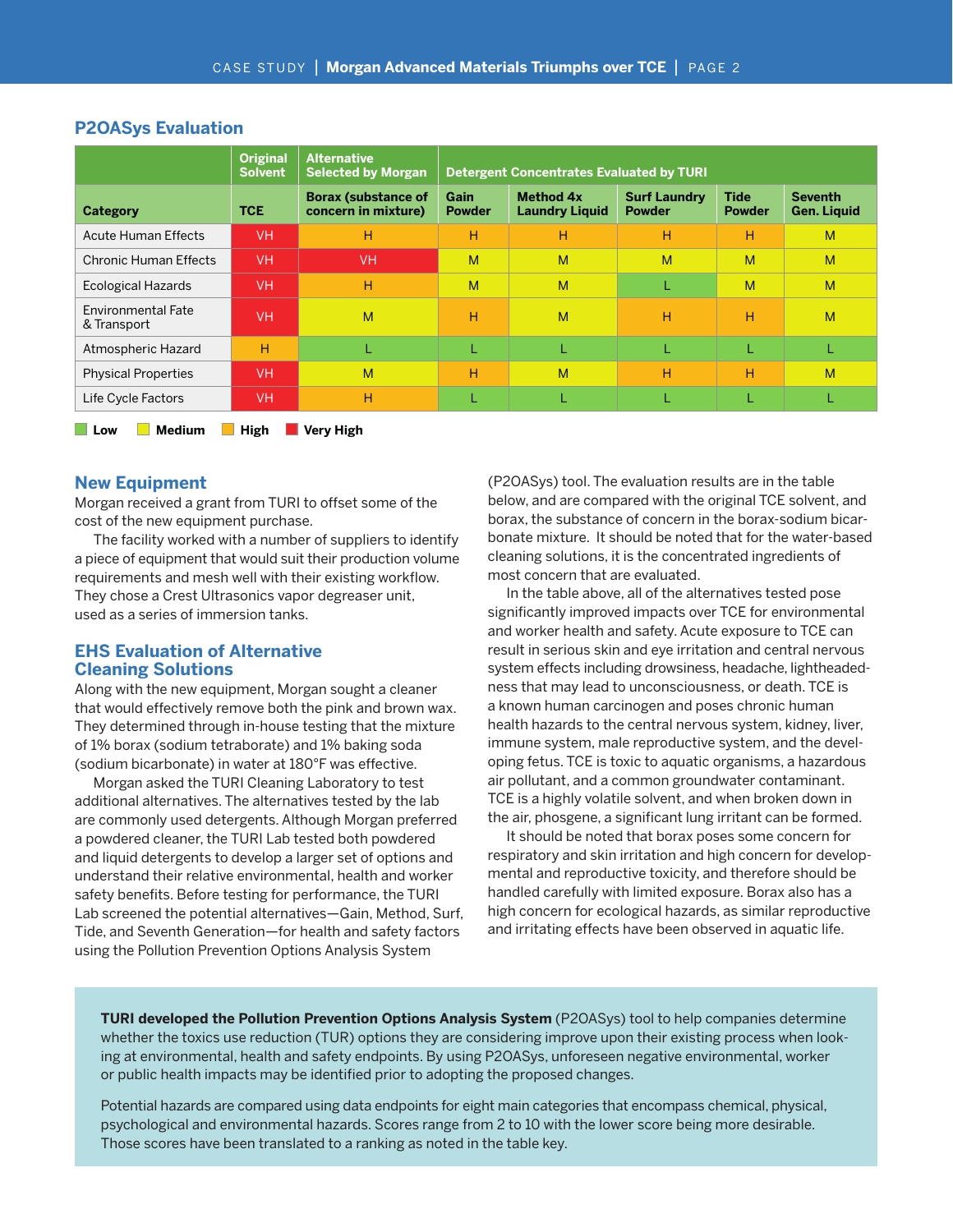All of the alternative products pose some concern for skin and eye irritation. Many household laundry detergents contain small amounts (0.1–1.0%) of chemicals that may be of high concern. The main difference between the alternatives tested is the physical form of the concentrates, which creates different hazards for the worker. Powdered detergents can be hazardous to the worker as exposure to dusts and concentrated powders can be irritating to the respiratory system. Liquid detergents have preservatives, and either liquids or powders may have fragrances added. Some common preservatives and fragrances are skin sensitizers, and some have been suspected of causing endocrine

disruption. The higher concern ratings for the powdered detergents under environmental fate and transport are due to the high persistence in air, and moderate persistence in soil and sediment of some of their ingredients. The higher concern ratings for physical properties is due to the powdered detergents having a higher pH than the liquids.

While this screening evaluated the ingredients of the concentrate, not the process, one process factor of note is the similar high temperature (160°F–180°F) and burn hazard that exists for TCE in a vapor degreaser as well as all aqueous alternatives.

| <b>Cleaner</b>                            | <b>Type</b>         | <b>Temp</b><br>(°F) | <b>Time</b><br>(min) | <b>Observations</b>                                                             |  |  |
|-------------------------------------------|---------------------|---------------------|----------------------|---------------------------------------------------------------------------------|--|--|
| Surf<br>(Sparkling<br>Ocean<br>fragrance) | Powder<br>Detergent | 160                 | 10                   | Pink wax starting to come off parts and floating to top.                        |  |  |
|                                           |                     |                     | 20                   | Pink wax sank to bottom, and majority of parts seem completely clean.           |  |  |
|                                           |                     |                     | 30                   | All ceramic parts visibly clean.                                                |  |  |
|                                           |                     | 180                 | 10                   | Pink wax dissolved and turned solution pink. Majority of parts clean.           |  |  |
|                                           |                     |                     | 20                   | All ceramic parts are visibly clean.                                            |  |  |
|                                           |                     |                     | 30                   | Tested to full time, but parts already visibly clean.                           |  |  |
| Tide                                      | Powder<br>Detergent | 160                 | 10                   | Pink wax starting to come off parts and floating to top.                        |  |  |
|                                           |                     |                     | 20                   | Pink wax sank to bottom. Parts not visible due to cloudiness of solution.       |  |  |
|                                           |                     |                     | 30                   | All ceramic parts are visibly clean.                                            |  |  |
|                                           |                     | 180                 | 10                   | Solution was too cloudy to determine how clean ceramic parts are.               |  |  |
|                                           |                     |                     | 20                   | Ceramic parts were not visible due to cloudy solution.                          |  |  |
|                                           |                     |                     | 30                   | All ceramic parts are visibly clean.                                            |  |  |
| Gain                                      | Powder<br>Detergent | 160                 | 10                   | Pink wax coming off parts and floating to top.                                  |  |  |
|                                           |                     |                     | 20                   | Pink wax sank to bottom. Majority of the ceramic parts look visibly clean.      |  |  |
|                                           |                     |                     | 30                   | All ceramic parts are visibly clean.                                            |  |  |
|                                           |                     | 180                 | 10                   | Solution turned green color. Majority of ceramic parts were visibly clean.      |  |  |
|                                           |                     |                     | 20                   | Majority of ceramic parts look clean.                                           |  |  |
|                                           |                     |                     | 30                   | All ceramic parts are visibly clean.                                            |  |  |
| Method                                    | Liguid<br>Detergent | 160                 | 10                   | Pink wax floating to the top. Majority of parts look clean.                     |  |  |
|                                           |                     |                     | 20                   | Minimal pink wax is on ceramic part.                                            |  |  |
|                                           |                     |                     | 30                   | Majority of parts look clean. Some residual wax inside parts.                   |  |  |
|                                           |                     | 180                 | 10                   | Almost all pink wax was cleaned off ceramic parts.                              |  |  |
|                                           |                     |                     | 20                   | Majority of parts look clean on outside. Some residual wax inside parts.        |  |  |
|                                           |                     |                     | 30                   | All parts look clean outside. Some residual wax inside parts. Wax turned white. |  |  |
| Seventh                                   | Liguid<br>Detergent | 160                 | 10                   | Pink wax floating to the top. Majority of parts look clean.                     |  |  |
| Generation                                |                     |                     | 20                   | Minimal pink wax on ceramic parts.                                              |  |  |
|                                           |                     |                     | 30                   | Holes contain some pink wax. Cleaner residue on parts. Rinse step needed.       |  |  |
|                                           |                     | 180                 | 10                   | Solution cloudy and no parts were visible to see cleanliness.                   |  |  |
|                                           |                     |                     | 20                   | Solution cloudy and no parts were visible to see cleanliness.                   |  |  |
|                                           |                     |                     | 30                   | Pink wax found inside parts. Cleaner residue on parts. Rinse step needed.       |  |  |

# **Pink Wax: Visual Observations from Testing**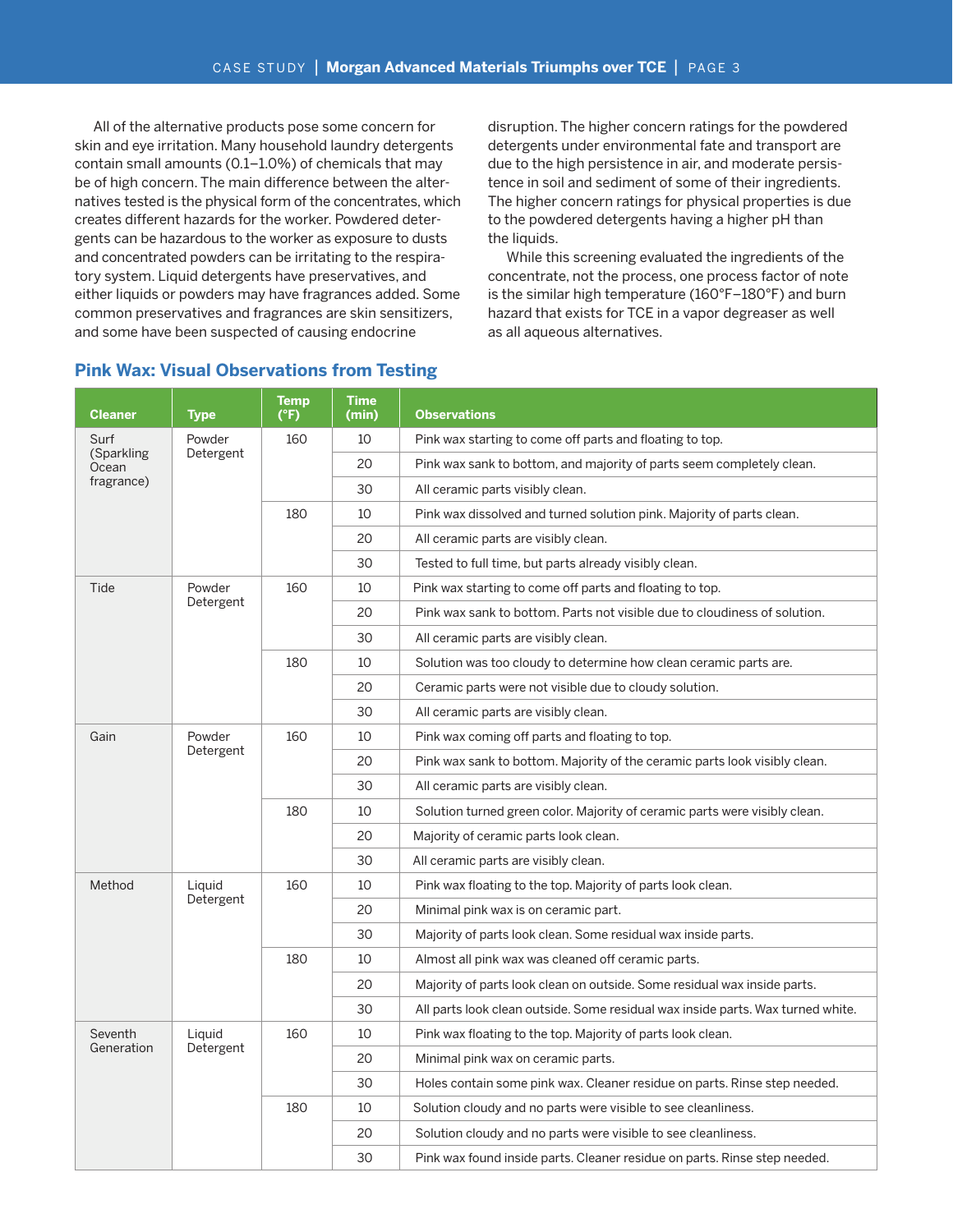### **Testing of Alternative Cleaning Solutions**

The TURI Lab tested the performance of each detergent using guidelines emulating the process in Morgan's facility. At this point, Morgan had already changed out their TCE with the borax mixture, so that cleaning process was replicated in the lab. Morgan uses immersion in hot deionized (DI) water, followed by immersion in the borax mixture, then immersion in water followed by hot-air drying. The process uses automated transfer between tanks; each step in the process is performed for ten minutes.

At their facility, Morgan uses 180°F water; however, they were interested in seeing if cleaning could be performed effectively within 30 minutes at a lower temperature (160°F). The company was also interested in alternatives that were both powder and liquid detergents; a powder option was preferred for storage and ease of measurements. Morgan evaluates performance based on visual observation; therefore, TURI also completed visual observations to determine if parts were achieving the designated threshold of cleanliness.

Because the parts using the pink wax were more geometrically complex, it was expected that the pink wax would be harder to remove than the brown wax. Therefore, the TURI lab tested all the viable alternatives on the pink wax before testing the effective detergents on the brown wax.

Five grams of ceramic parts coated with pink wax were immersed into each cleaner at a constant temperature of 160 °F for 30 minutes. Observations were recorded every 10 minutes, and the cleanliness of ceramic parts was determined based on visual observations. The experiment was repeated at a temperature of 180 °F with similar effectiveness, although the lower temperature required slightly more cleaning time to achieve the same results.

Seventh Generation was the least effective of the detergents tested on the pink wax, leaving cleaner residue and

residual wax inside the parts. Surf was the most effective of the powder detergents at removing the pink wax; the parts were clean after 20 minutes at 180°F. Tide and Gain performed similarly to each other at both temperatures. Method left residual wax inside the parts at both temperatures.

At this point in lab testing, Morgan received customer approval for their Borax mixture use. It performed well, and the EHS evaluation still showed significant improvement over TCE. The company decided to move forward with the Borax mixture as their alternative.

A final test was completed by the TURI lab comparing a powder detergent and a liquid detergent on Morgan's brown wax-contaminated parts adhered to a metal plate (see image on p. 1). Due to limited parts available at the lab, only two cleaners were tested at the two different temperatures.

Method liquid detergent did not leave a residue on the small parts and metal plate like the powder detergent. Both were unable to completely remove the wax from the plates within 30 minutes, but the parts were cleaned and became unstuck from the metal plate. Adding agitation and a heated rinse step would likely help with reducing the cleaning time and remove residual residue from the metal plates.

#### **Cost Analysis**

Using the new Borax mixture and investing in a new ultrasonic cleaner to handle their throughput, Morgan will realize savings in chemistry costs, disposal and compliance fees, and labor, as noted in the table below.

Ongoing annual savings from the Borax system are expected to be approximately \$30,000. Using the full cost of the new ultrasonic cleaner, Morgan will see a return on investment in a little over three and a half years, or a little over two and a half years factoring in the TURI grant.

| <b>Cleaner</b>                | <b>Type</b> | Temp<br>(°F) | <b>Time</b><br>(min) | <b>Observations</b>                                                   |                                                                          |
|-------------------------------|-------------|--------------|----------------------|-----------------------------------------------------------------------|--------------------------------------------------------------------------|
| Gain                          | Powder      | 160          | 10                   | Solution turning green/brown. Can't see part in solution.             |                                                                          |
|                               | Detergent   |              | 20                   | Can't see part in solution or how much was removed.                   |                                                                          |
|                               |             |              | 30                   | Almost all wax removed. White residue on parts. Needs rinse step.     |                                                                          |
|                               |             | 180          | 10                   | Solution turning green/brown. Can't see part in solution.             |                                                                          |
|                               |             |              | 20                   | Solution maintaining the same cloudiness and color. Can't see part.   |                                                                          |
|                               |             |              | 30                   | Almost all wax removed. White residue on parts and plate.             |                                                                          |
| Method<br>Liguid<br>Detergent |             | 160          | 10                   | Wax looks like it is peeling off plate. Good portion of wax removed.  |                                                                          |
|                               |             |              | 20                   | 80% of the brown wax has been cleaned off the metal plate.            |                                                                          |
|                               |             |              | 30                   | All smaller parts attached by wax on plate have come off. No residue. |                                                                          |
|                               |             | 180          | 10                   | Brown wax and tiny parts are falling off metal plate.                 |                                                                          |
|                               |             |              |                      | 20                                                                    | 2/3 of metal plate is clean. Some wax and parts attached to metal plate. |
|                               |             |              | 30                   | Metal plate 95% clean and parts removed. No residue.                  |                                                                          |

#### **Brown Wax: Visual Observations from Testing**